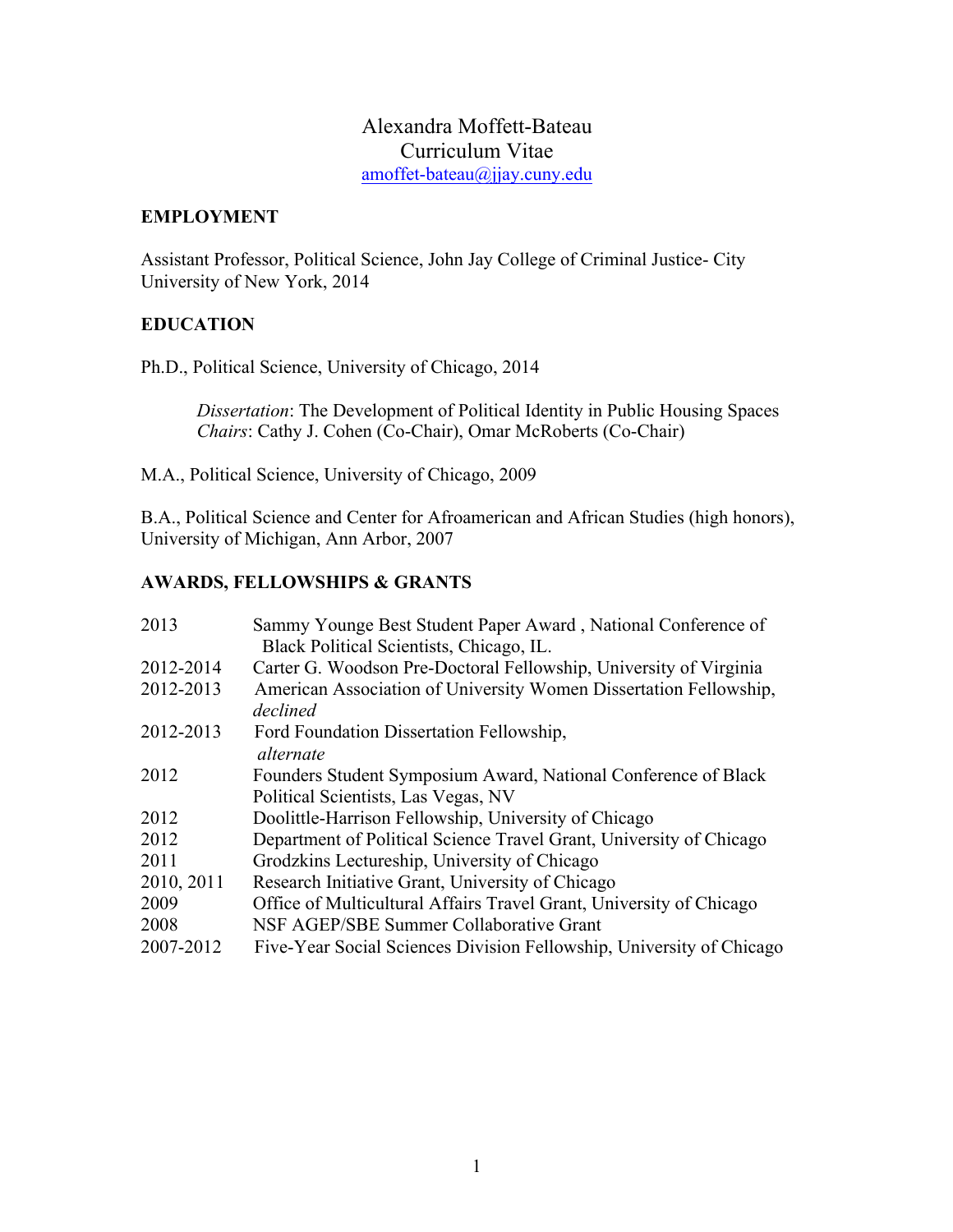## **PUBLICATIONS**

Moffett-Bateau, Alexandra J. "Feminist Erasure: The Development of a Black Feminist Methodological Theory." *Feminist Erasures: Challenging Backlash Culture.* Silva, K. and Mendes, K. (eds.) Basingstoke: Palgrave MacMillan. 2015.

## **PUBLICATIONS UNDER REVIEW**

Moffett-Bateau, Alexandra J. (revise and resubmit) *Political Creativity and the Negotiation of Political Engagement in Public Housing Spaces.* 2014

## **INVITED TALKS**

2013 Panelist. "Scandalous: Race, Sex and Politics in the Age of Olivia Pope." Carter G. Woodson Institute, University of Virginia, April 25

2012 Panelist. "The Haunted and the Hunted: A Flash Seminar on Stop and Frisk." Carter G. Woodson Institute, University of Virginia, November 5.

2012 Panelist. "Building a Good Intellectual Foundation in your Discipline." Social, Behavior and Economic Sciences (SBE) Symposium, University of Chicago, May 25.

2012 Panelist. "Black Studies/Chronicle of Higher Education Controversy: Circumstances, Context, Meaning." Center for the Study of Race, Politics and Culture, University of Chicago, University of Chicago, May 23.

2012 "Developing Vision: On Becoming a Black Feminist Academic." Keynote Presentation at the Women and Gender Studies Undergraduate Conference, Roosevelt University, Chicago, IL, March 30.

2011 "Public Housing Spaces and Political Imagination." Political Psychology Workshop, University of Chicago, November 18.

2010 "Young Black People, Political Efficacy and Hip-Hop." Race and Religion Workshop, University of Chicago, April 13.

## **CONFERENCE PRESENTATIONS**

2013 "Citizenship, Community and Belonging: The Impact of the Public Housing Experience on Political Engagement." Accepted at the Midwest Political Science Association Conference, Chicago, IL, April 11-14.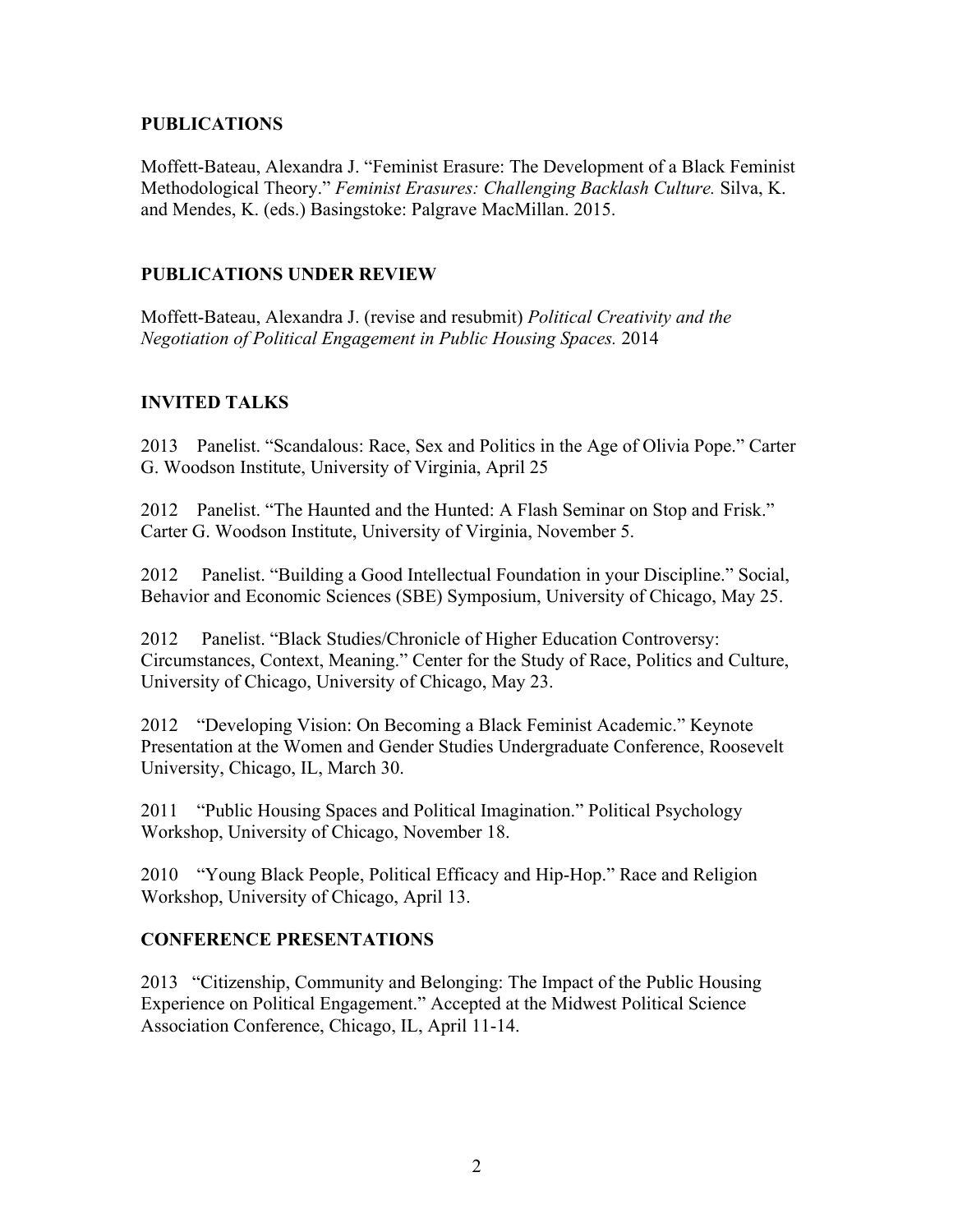2012 "Political Creativity in Urban Spaces: How Public Housing Shapes the Political Participation of Low-Income Residents." Presented at the Minority Graduate Student Association Conference, University of Chicago, May 5.

2012 "Public Housing and the Development of Political Imagination." Presented at the Midwest Political Science Association Conference, Chicago, IL, April 12-15.

2012 "Public Housing and the Development of Political Imagination." Presented at the National Conference for Black Political Scientists, Las Vegas, NV, February 15-17.

2010 "Police Brutality and Political Cynicism." Presented at the Midwest Political Science Association Conference, Chicago, IL, April 22-25

2010 "Misogyny, Gender and Race: Effects of Rap Music on Political Efficacy and Political Attitudes of Young People." [Poster] Presented at the Midwest Political Science Association Conference, Chicago, IL, April 22-25

2009 "Young Black Women and the Politics of Rap Music." Presented at the National Conference of Black Political Scientists, Houston, TX, March 18-21

2007 "The Influence of Black Feminist Academics on Black Female Activists." [Poster] Presented at the Midwest Political Science Association Conference, Chicago, IL, April 12-16.

# **OTHER PRESENTATIONS AND SPEAKING ENGAGEMENTS**

2010 "Young People and the 2010 Election." Presented at the Applied Research Center Facing Race Conference, Chicago, IL, September 24-25.

2010 "The Politics of Young People and the Black Youth Project." Presented to the University of Chicago Summer Links Program, Chicago, IL, August 20.

2010 "Young People, Research and the Black Youth Project." Presented at the Youth Voices Network Training, Chicago, IL, January 29-30.

2009 "Civic and Political Engagement Beyond 2008." Presented at the Ford Foundation Convening, Washington, D.C., December 7-9.

2009 "Starting a Research Project." Presented for the Woodlawn Community Charter School, Chicago, IL, October 29.

# **TEACHING EXPERIENCE**

## **Instructor/Lecturer**

2012 Violence and the Politics of Black Women, University of Chicago (Spring)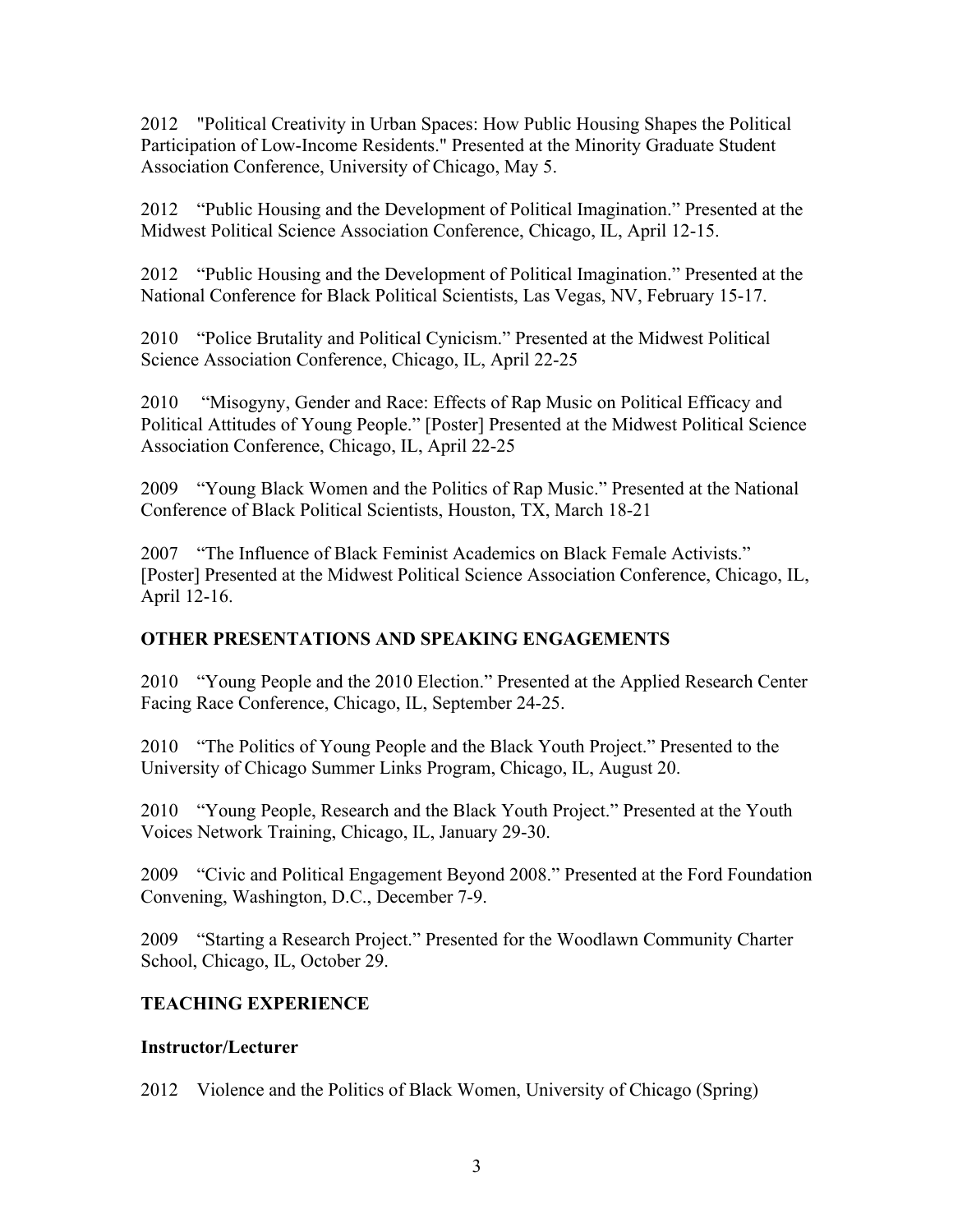## **Preceptor**

2011-2012 Public Policy BA Thesis Colloquium

2009, 2010, 2011 Mellon Mays Summer Undergraduate Fellowship Program

#### **Teaching Assistant**

2010-2011 Research Learning Program, Kenwood Academy, Chicago, IL

2010 Politics of the U.S. Congress, University of Chicago

2010 Black Feminist Politics, University of Chicago

#### **RESEARCH EXPERIENCE**

2011-2012 Nonresident Student Fellow for the Learning Ecologies, Networks and Pathways Research Project, University of California-Irvine

2009-2011 Project Manager for the Mobilization, Change, Political and Civic Engagement Project, (Prof. Cathy J. Cohen), University of Chicago

2010 Research Assistant, Prof. John Mark Hansen, University of Chicago

2008-2010 Research Assistant, Black Youth Project (Prof. Cathy J. Cohen), University of Chicago,

2006 Research Assistant, Dr. Nesha Haniff, South Africa, University of Michigan

2005-2006 Research Assistant, Dr. Nesha Haniff, University of Michigan

2005 Intern, Global Intercultural Experience for Undergraduates, Jamaica, University of Michigan

2004 Research Assistant, Prof. Vincent Hutchings, University of Michigan

#### **PROFESSIONAL SERVICE**

| University of Chicago, The Office of Multicultural Student Affairs     |
|------------------------------------------------------------------------|
| Graduate & Professional Student (GPS) Mentoring Program                |
| University of Chicago, Chicago Careers in Higher Education Mentoring   |
| Program                                                                |
| University of Chicago, Graduate Student Mentor, Departmental Political |
| Science Association                                                    |
| University of Chicago, The Collegiate Mentoring Program                |
|                                                                        |